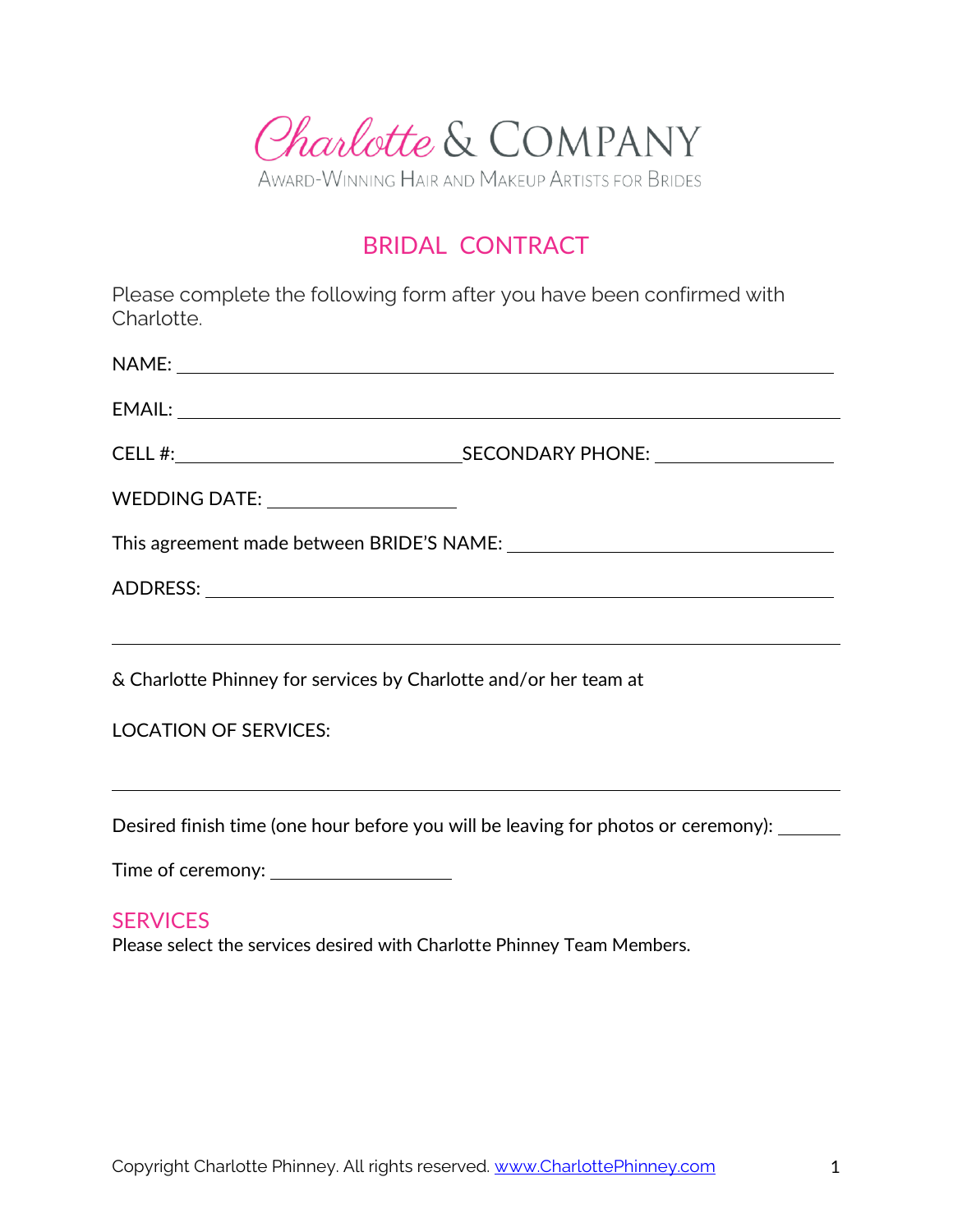#### Bride's Hair (any length, any style)

If veil is attached during scheduled hair time, there is no additional charge. If the stylist stays to attach the veil, an hourly fee will apply. Extensions added to the bride's hair \$30 additional. If the bride does not have a trial run prior to her wedding, extra time will be added to the wedding day schedule, the additional fee is \$50 for hair and \$50 for makeup. # @ \$200 each =

Bride's makeup (airbrush or conventional) # @ \$200 each =

Hairstyles (any length or style) # @ \$125 each =

Attaching extensions, per person # @ \$30 each = \_ \_ \_ \_ \_ \_

Children, 10 yrs & under, up or down styles

# @ \$75 each =

Makeup application, (airbrush or conventional, no addtl charge for lashes) # @ \$125 each = \_\_\_\_\_\_

Touch up services during event (Touch up begins 45 minutes after hair and/or makeup services end)

# hours @ \$125 per hour =

SERVICES TOTAL: Minimum fee per artist \$600

### **TRAVFL**

Travel charges, please inquire:  $\text{\$}$  \_\_\_\_\_\_\_\_\_\_\_\_\_\_\_\_\_ per artist =  $\text{\$}$  \_\_\_\_\_\_\_\_\_\_\_\_\_\_\_\_ Hotel Parking Fee:  $\frac{2}{3}$  per artist =  $\frac{2}{3}$ 

#### EARLY BIRD FEE

Start times 6am to 7am \$75 per artist =  $\frac{6}{1}$ Start times prior to 6am \$100 per artist =  $\frac{6}{100}$ TOTAL OF ALL SERVICES, TRAVEL, PARKING, ETC.: \$

(Gratuity not included)

Retainer to be submitted with contract, 30% of total services (non-refundable)  $\frac{1}{2}$ 

30% nonrefundable retainer applies to any and all services cancelled after contract is submitted. Balance is due in full 30 days prior to wedding (non-refundable) *In the event of a forced cancellation due to Covid, retainers and payments will be changed from nonrefundable to a credit that can be used at any time as long as we have artists available on the new scheduled date.* 

Balance due 30 days prior to wedding \$\_\_\_\_\_\_\_\_\_\_\_\_\_\_\_\_\_\_\_\_

No refund will be given for members of the wedding party who miss appointments the day of the event. If appointments are missed and artists stay beyond the finish time to